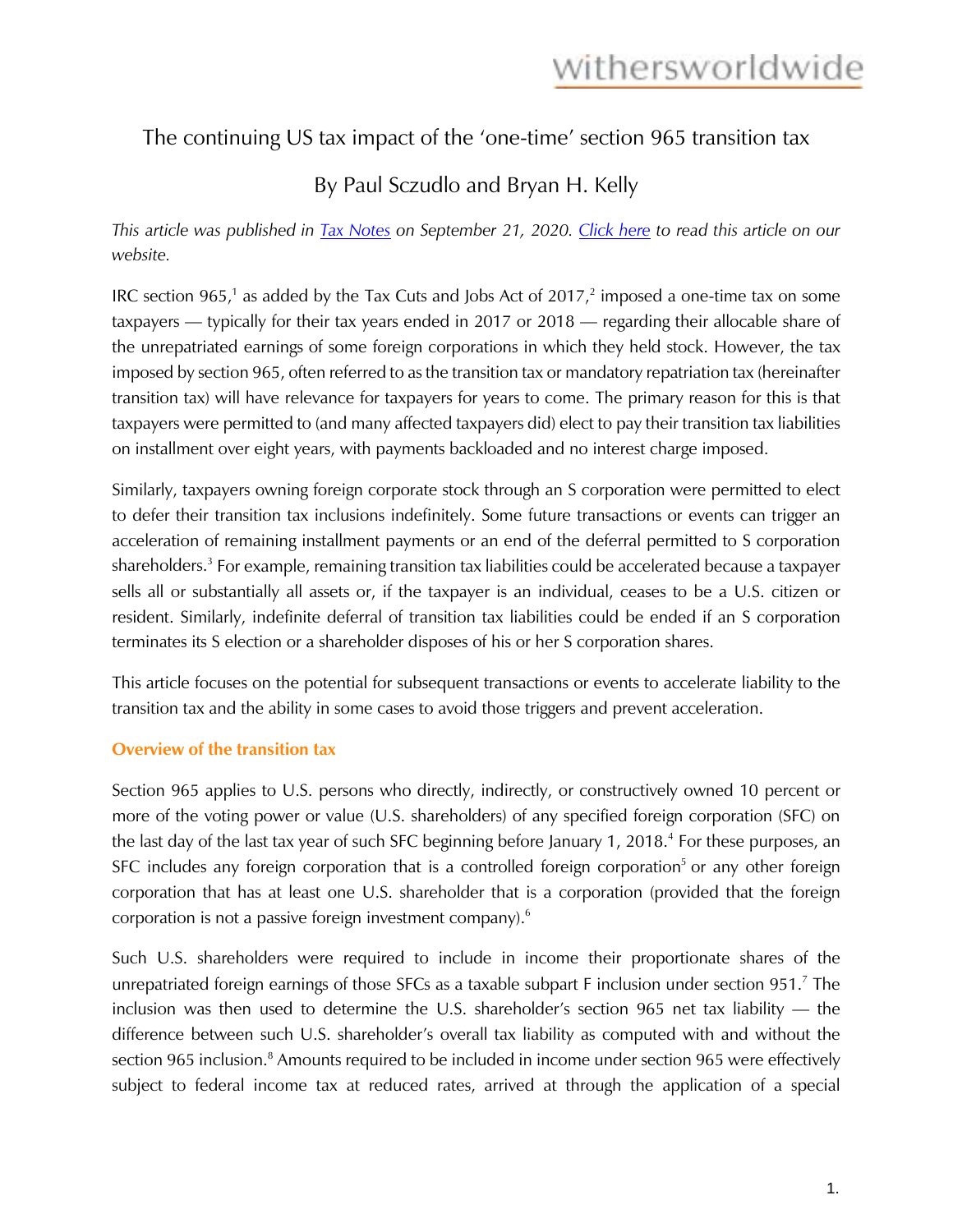deduction.<sup>9</sup> Broadly speaking, the deduction resulted in effective tax rates for corporate taxpayers of 15.5 percent on their transition tax inclusions up to their proportionate shares of the cash and cash equivalents held by their SFCs, and 8 percent on the remainder.<sup>10</sup> Because this deduction was computed based on corporate tax rates, the effective rates on inclusions could be either higher or lower for noncorporate taxpayers, depending on their particular circumstances.

The inclusion amounts represented U.S. shareholders' proportionate shares of the unrepatriated foreign earnings of their relevant foreign corporations accrued during periods after 1986 during which such foreign corporations were SFCs. As a result, some U.S. shareholders of SFCs that conducted active businesses and had neither produced substantial subpart F income nor made material distributions had substantial unrepatriated earnings and profits and, consequently, transition tax liabilities. Corporate taxpayers were able to claim reduced indirect foreign tax credits against their transition tax liabilities.<sup>11</sup> Individuals and trusts and estates generally were unable to claim indirect FTCs.<sup>12</sup> Subsequent distributions of the same earnings are generally not subject to federal income tax.<sup>13</sup> Most states chose not to conform to the federal transition tax rules, but 15 states tax all or some portion of a taxpayer's federal section 965 inclusion.<sup>14</sup> Of those states, only Oregon and Utah conform to the federal installment payment rules.<sup>15</sup>

#### **The installment election and corresponding acceleration events**

Any person with net transition tax liability (other than passthrough entities such as partnerships and S corporations) could elect under section 965(h) to pay that liability in eight annual installments, beginning in the year of inclusion, provided the taxpayer's election was not barred by the occurrence of one of several triggering events (discussed below).<sup>16</sup> Under the installment regime, the amount of each of the first five installment payments is 8 percent of the total tax liability; the amounts of the remaining installment payments are, respectively, 15 percent, 20 percent, and 25 percent.<sup>17</sup> Interest does not accrue on the unpaid balance of the transition tax liability.<sup>18</sup> If an installment election has been made and the amount of a taxpayer's total transition tax liability is later adjusted upward, the additional tax liability is generally prorated over the eight installments, with amounts allocated to prior installment payments becoming immediately due and payable.<sup>19</sup>

Taxpayers were required to make the installment election no later than the extended due date for the tax return for the year of the taxpayer's section 965 inclusion. This means that the election must have been made by the due date of the 2017 tax returns of calendar-year taxpayers whose SFCs were reported on a calendar year for U.S. tax purposes. For a taxpayer using a fiscal year or reporting a section 965 tax liability regarding one or more SFCs that were reported on a fiscal year for U.S. tax purposes, the election would have had to have been made by the due date for the taxpayer's tax year ended in 2018 or 2019. Late election relief under section 301.9100-2 or 301.9100-3 of the Treasury regulations is not available regarding the installment election.<sup>20</sup>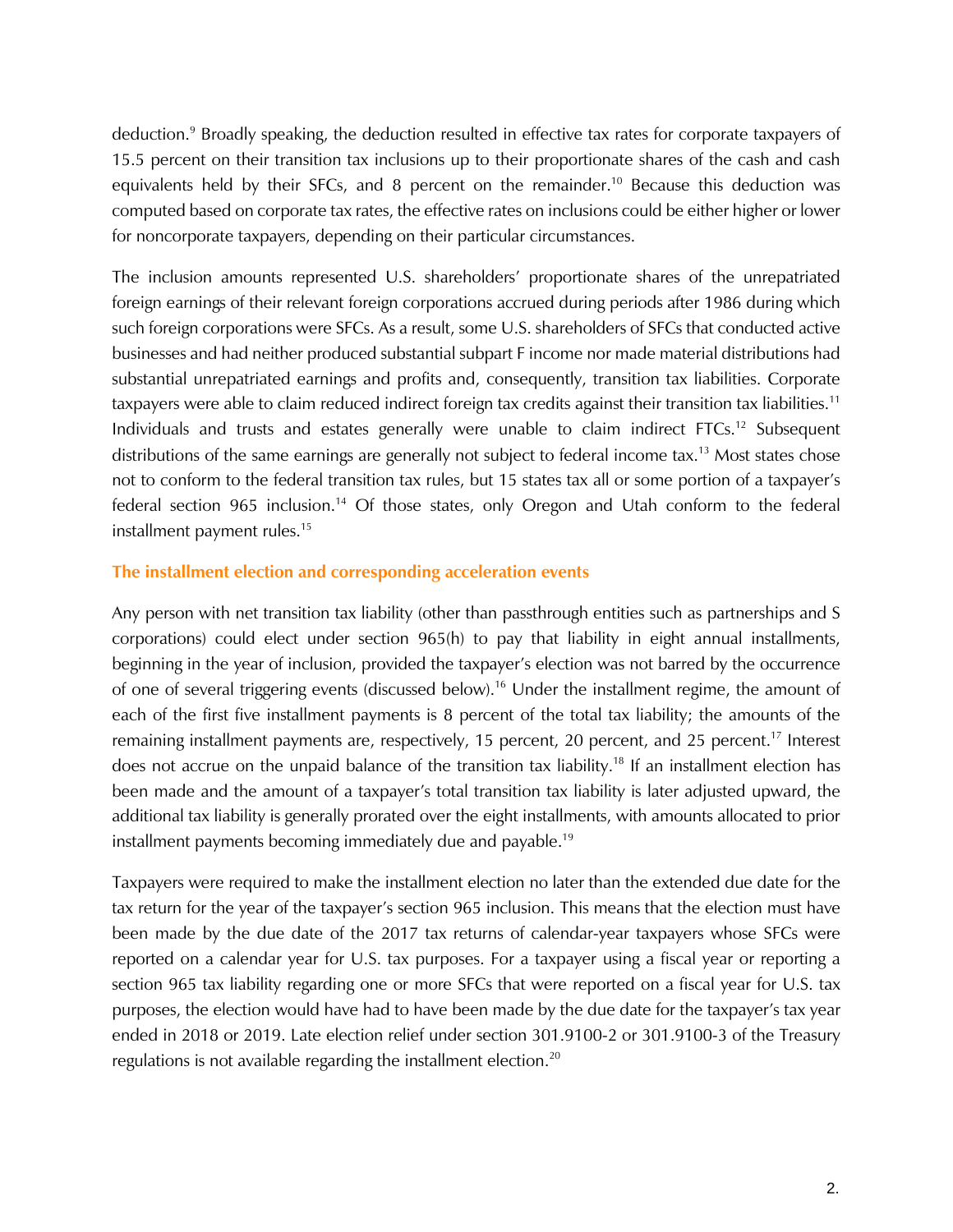If a taxpayer has made an installment election, the taxpayer's remaining installment payments can be accelerated (and become immediately due and payable) upon the occurrence of one of the following events:

- failure to timely make an installment payment;
- a liquidation, sale, exchange, or other disposition of substantially all of the taxpayer's assets (including in a title 11 or similar case or, in the case of an individual, by death);
- in the case of a taxpayer that is not an individual, a cessation of business;
- any event that results in the taxpayer no longer being a U.S. person, including when a resident alien becomes a nonresident alien;
- a taxpayer that was not a member of any consolidated group becoming a member of a consolidated group;
- a consolidated group ceasing to exist, including by reason of the acquisition of a consolidated group or the group discontinuing its filing of consolidated returns; or
- an IRS determination that a transfer agreement (described below) contains a material misrepresentation or omission, or that its requests for additional information have not been satisfied.<sup>21</sup>

Most acceleration events cannot be mitigated. However, under section 965(h), some acceleration events can be cured by entrance into an agreement with an eligible transferee whereby the transferee assumes the transferor's unpaid transition tax liability (a transfer agreement).<sup>22</sup>

Curable acceleration events include a liquidation of the taxpayer that made the installment election; a sale, exchange, or other disposition of substantially all such taxpayer's assets (excluding, in the case of an individual, an acceleration event caused by death); a corporate taxpayer becoming a member of a consolidated group; and a consolidated group ceasing to exist or ceasing to file consolidated returns.<sup>23</sup> For a transferee to be eligible, the transferee must be a single U.S. person that is not a passthrough entity such as a partnership or S corporation, and must satisfy other requirements specific to the type of acceleration event that the transfer agreement is intended to cure. For example, regarding an acceleration event involving a free-standing corporation becoming a member of a consolidated group, the transferee must be the agent of the consolidated group that the taxpayer joins; in the case of a liquidation or transfer of substantially all assets of a corporate taxpayer, the transferee must have acquired substantially all the assets.<sup>24</sup> There is no guidance regarding what constitutes substantially all of a taxpayer's assets for this purpose, leaving taxpayers to draw analogies to other authorities for making this determination.25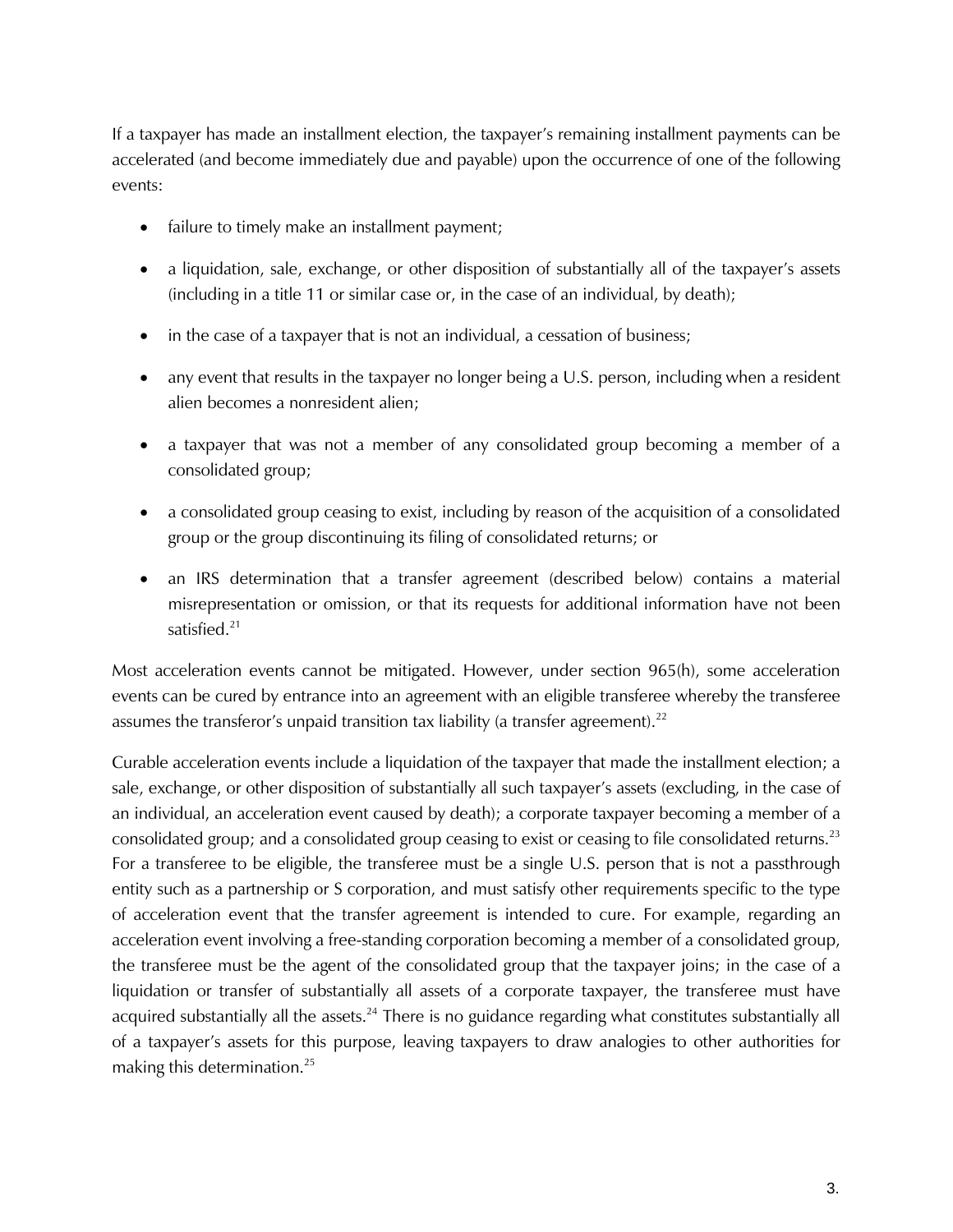In general, a transfer agreement must be signed under penalties of perjury by both the transferor and transferee and filed with the IRS within 30 days of the acceleration event, and a duplicate copy must be attached to the returns of both the transferor and transferee for the tax year during which the acceleration event occurred.<sup>26</sup> No relief is available under reg. section 301.9100-2 or 301.9100-3 for an untimely transfer agreement.<sup>27</sup>

As is noted in the preamble to the section 965 final regulations, the IRS cannot provide late election relief regarding an installment election because its due date is prescribed by statute. By contrast, the IRS does have the leeway to provide election relief regarding the filing of transfer agreements (and S corporation transfer agreements and consent agreements, discussed later), but has declined to do so on the basis that it would create administrative difficulties.<sup>28</sup> Given the complexity of these rules in general and the short time frame in which to file a transfer agreement (within 30 days after a triggering event), this seems unduly harsh.

A transfer agreement must include, among other components, a detailed description of the acceleration event; a statement that the transfer agreement constitutes an agreement by the transferee to assume the transferor's unpaid transition tax installment payments; a representation that the transferee is able to make the remaining installment payments; an acknowledgment that the transferor remains jointly and severally liable for any unpaid installment payments (if it continues to exist after the acceleration event); and a statement that the transferee (and the transferor, if it continues to exist) agrees to comply with all the conditions and requirements of the transition tax installment payment rules. A transfer agreement must also include a statement as to whether the transferee's leverage ratio (which is computed in a manner that approximates a typical debt-to-equity ratio) exceeds 3 to  $1.^{29}$ 

Once a transfer agreement has been filed, the IRS may determine that additional information is necessary, which must be provided on request.<sup>30</sup> The regulations indicate that additional information requests could, for example, relate to the transferee's ability to pay the remaining transition tax liability that it has assumed.<sup>31</sup> The IRS may reject a transfer agreement, effective as of the date of the acceleration event, if it is found to contain any material misrepresentation or omission, or if a transferee fails to provide additional information on request.<sup>32</sup> Alternatively, the IRS may deem an acceleration event to have occurred on the date it determines that there has been a material misrepresentation or omission, or a failure to comply with a request for supplemental information.<sup>33</sup> This gives the IRS the apparent flexibility to select whether the party primarily liable for the accelerated transition tax will be the transferor or the transferee.

If a transfer agreement is in force, the transferee is responsible for making future installment payments of the assumed transition tax, and undertaking the corresponding reporting.<sup>34</sup> The transferor remains jointly and severally liable for any unpaid transition tax installment payments that were assumed, and any subsequent increases to the transition tax liability, penalties, additions to tax, or other amounts attributable thereto.<sup>35</sup>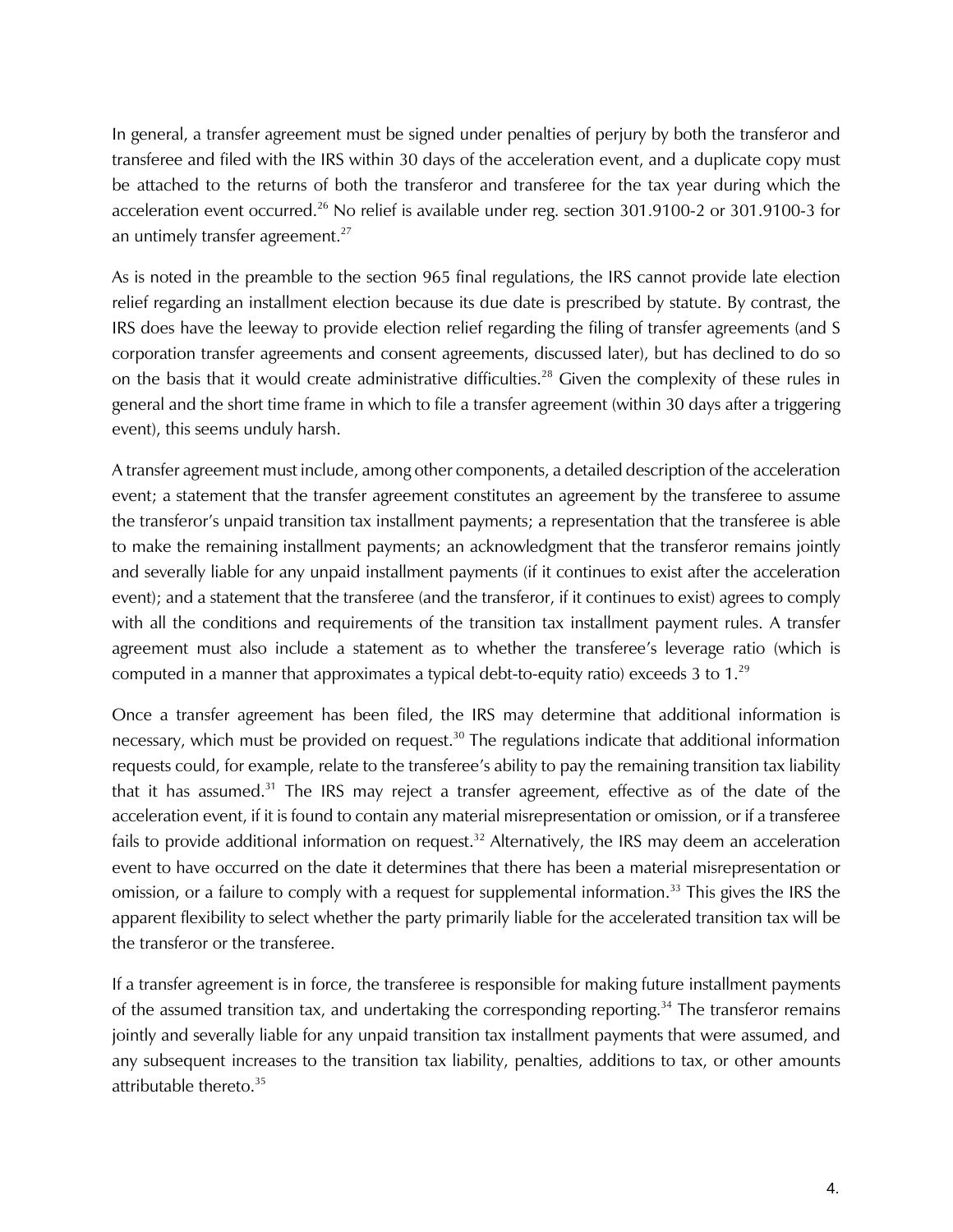#### **The deferral election for S corporation shareholders and corresponding acceleration events**

Any taxpayer that incurred transition tax liability regarding SFC stock owned indirectly through an S corporation was permitted to make an election to defer indefinitely payment of such transition tax under rules that are broadly similar to the installment election rules.<sup>36</sup> An S corporation shareholder would have been required to make the deferral election no later than the due date (including extensions) for the shareholder's return for the tax year that included the last day of the tax year of the S corporation in which the S corporation had the transition tax inclusion.<sup>37</sup> Thus, the S corporation shareholder's deferral election generally would have been made on such shareholder's 2017 or 2018 federal income tax return. Late election relief regarding the deferral election is not available under reg. section 301.9100-2 or 301.9100-3.<sup>38</sup>

If any S corporation shareholder has made a deferral election, the statute of limitations on assessment of the deferred transition tax liability does not begin to run until the deferral is terminated by a later triggering event and is extended from three years to six years, and the relevant S corporation is considered to be jointly and severally liable for the payment of the shareholder's transition tax liability regarding the S corporation.<sup>39</sup> An S corporation shareholder that has made a deferral election must report the deferred transition tax amount annually on its federal income tax returns, and will be assessed an amount equal to 5 percent of the deferred transition tax amount for any tax year in which the reporting requirement is not satisfied.<sup>40</sup>

If a taxpayer has made a deferral election, that deferral can be terminated upon the occurrence of triggering events. In that scenario, the taxpayer's share of the corresponding transition tax liability generally would be assessed as an addition to tax for the shareholder's tax year that includes the triggering event.<sup>41</sup> Subject to exceptions described below, the following events will result in the termination of an S corporation shareholder's deferral election:

- the relevant S corporation ceasing to be an S corporation;
- a liquidation, sale, exchange, or other disposition of substantially all of the assets of the S corporation (including in a title 11 bankruptcy or similar case), cessation of business by the S corporation, or the S corporation ceasing to exist;
- a transfer of any share of stock of the S corporation by the shareholder (including by death) that results in a change of ownership for federal income tax purposes;<sup>42</sup> or
- a determination by the IRS that a transfer agreement contains a material misrepresentation or omission, or that requests for additional information have not been satisfied.<sup>43</sup>

In the event that a deferral election under section 965(i) would otherwise be terminated because of a transfer of S corporation shares, termination may be avoided by assumption of the transition tax liability by an eligible transferee under an agreement with terms like the general transfer agreements described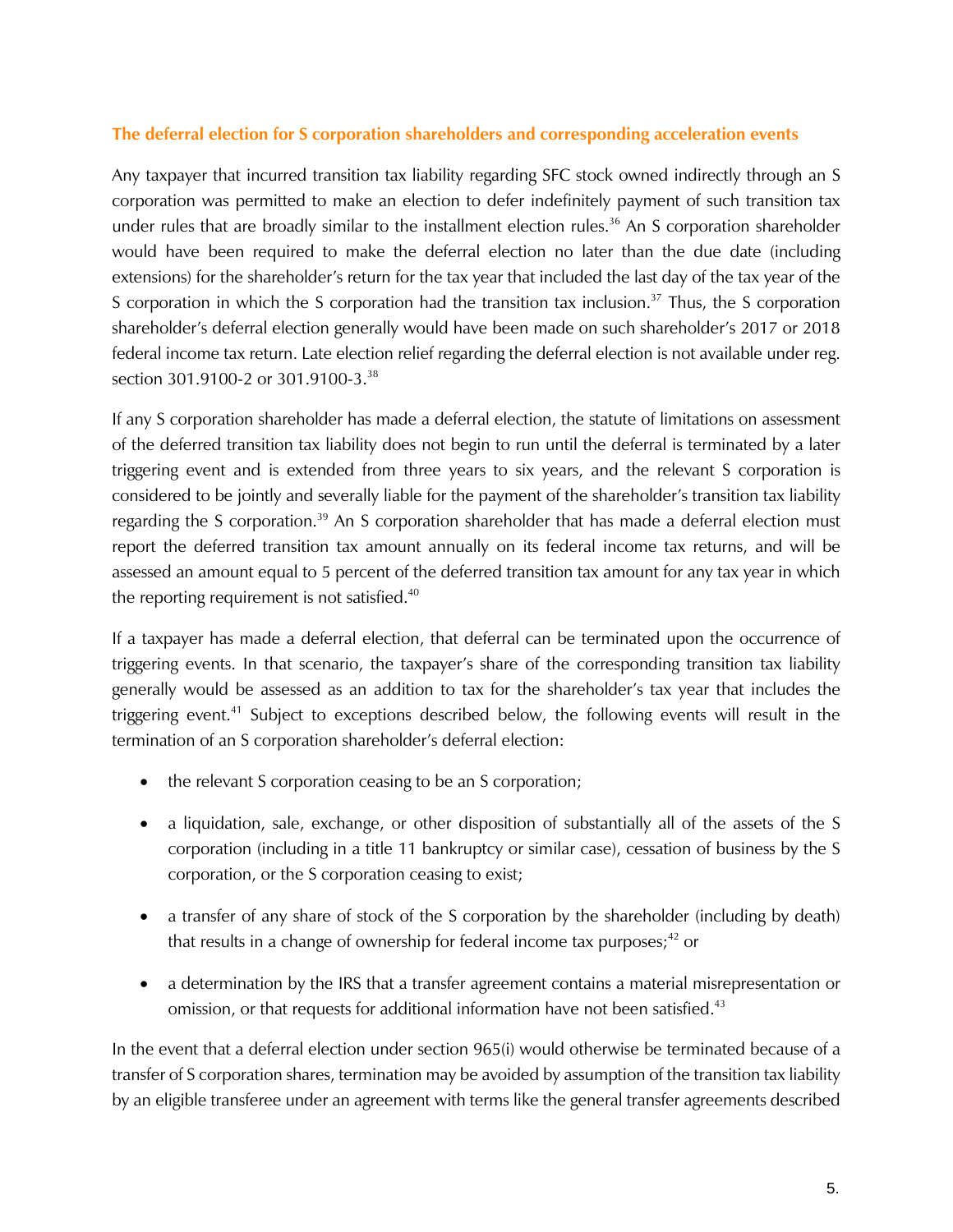above (an S corporation transfer agreement).<sup>44</sup> In this context, an eligible transferee is a single U.S. person that becomes a shareholder of the S corporation.<sup>45</sup> As with a transfer agreement entered into to avoid acceleration of installment agreements, an S corporation transfer agreement must be signed under penalties of perjury by both the transferor and transferee and generally must be filed with the IRS within 30 days of the acceleration event, and a duplicate copy must be attached to the returns of both the transferor and transferee for the tax year during which the acceleration event occurred.<sup>46</sup> No relief is available under reg. sections 301.9100-2 or 301.9100-3 for a late-filed S corporation transfer agreement.47

An S corporation transfer agreement must include a detailed description of the triggering event; a statement that the transferee agrees to assume the transferor's unpaid transition tax liability; a representation that the transferee is able to satisfy the transition tax liability being assumed; an acknowledgment that the transferor, or any successor, will remain jointly and severally liable for the full amount of the transition tax liability assumed; and a statement that the transferee agrees to comply with all of the requirements of the section 965(i) transition tax and related rules, including annual reporting requirements.<sup>48</sup> Like a general transfer agreement, an S corporation transfer agreement must include a statement as to whether the transferee's leverage ratio (computed in a manner that approximates a typical debt-to-equity ratio) exceeds 3 to 1.49

Once an S corporation transfer agreement has been filed, if the IRS determines that additional information is necessary, it must be provided on request.<sup>50</sup> The IRS may reject an S corporation transfer agreement, effective as of the date of the acceleration event, if it is found to contain any material misrepresentation or omission, or if a transferee fails to provide additional information on request, or may deem an acceleration event to have occurred on the date of its determination that there has been a material misrepresentation or omission, or a failure to comply with a request for supplemental information. $51$ 

Again, this provides the IRS with the apparent flexibility to select whether the party primarily liable for the accelerated transition tax will be the transferor or the transferee. If an S corporation transfer agreement is in force, the transferee is responsible for making future payments of the assumed transition tax and the corresponding reporting.<sup>52</sup> As noted above, the transferor remains jointly and severally liable for any unpaid transition tax installment payments that were assumed, and any penalties, additions to tax, or other amounts attributable thereto.<sup>53</sup>

If an S corporation shareholder's deferral election is terminated, it may be possible for the shareholder to make an installment election regarding the transition tax liability that would otherwise become due and payable for the tax year of the termination.<sup>54</sup> The election must be made no later than the due date (taking into account extensions) for the shareholder's federal income tax return for the tax year in which the triggering event occurs; the regulations expressly indicate that late election relief is not available.<sup>55</sup> If the triggering event is (i) a liquidation, sale, exchange, or other disposition of substantially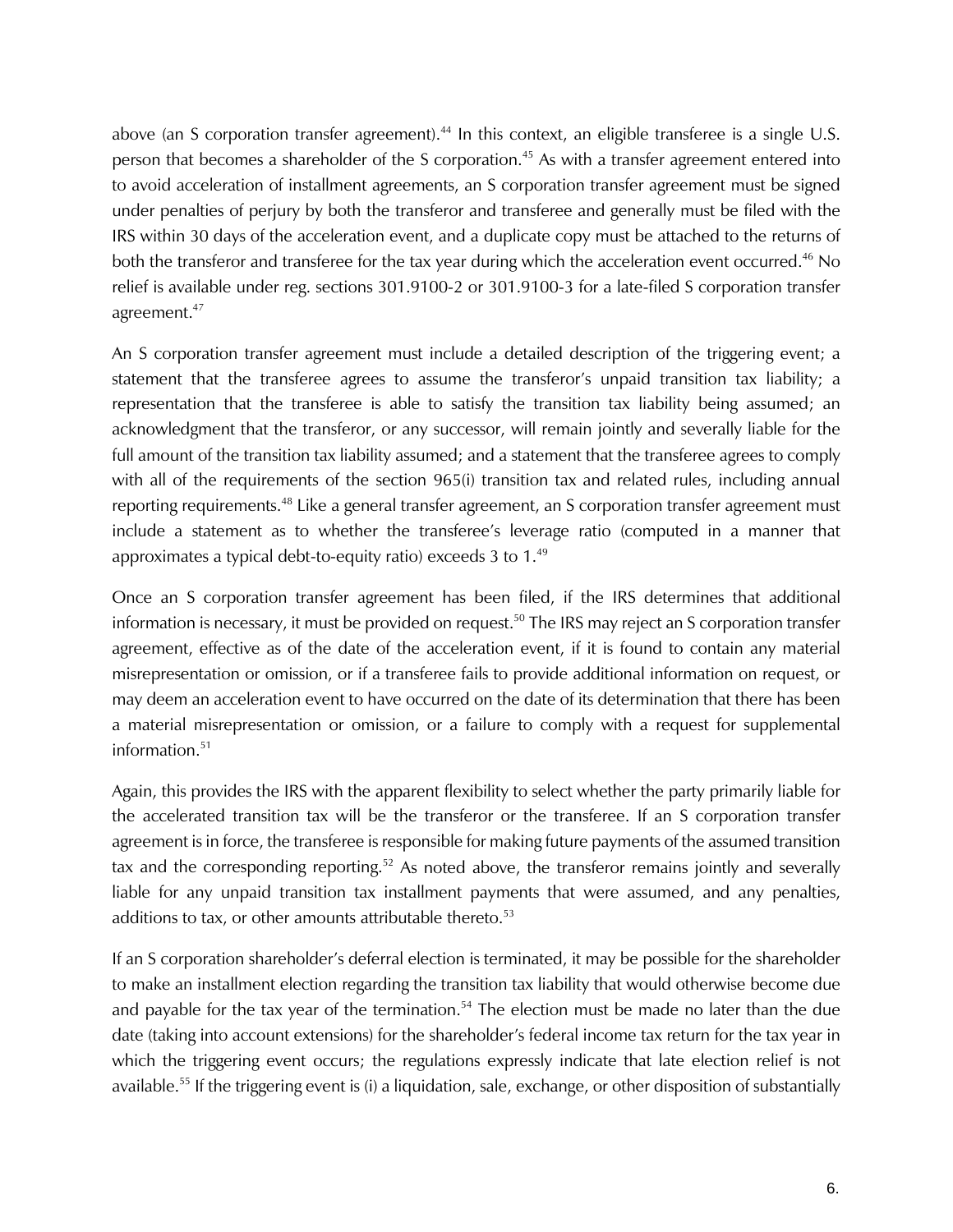all of the assets of the relevant S corporation; (ii) a cessation of business by the S corporation; or (iii) the S corporation otherwise ceasing to exist, a shareholder that wants to make an installment election must enter into an agreement with the IRS containing representations and warranties similar to those included in the transfer agreements discussed above (a consent agreement).<sup>56</sup>

#### **Situations in which triggering event considerations arise**

As one might surmise based on the number of triggering events built into the regulations, there is an array of situations in which these rules can come into play. These include sale of a business, internal restructurings, transfer of S corporation shares into a trust, and the death of an individual who has made an installment election or a deferral election. A brief discussion of some transition tax-related issues that can arise in these situations follows.

#### **Sale of a business**

The transition tax implications of the sale of a business vary, depending on type of entity through which the business is conducted and the form of the transaction. One commonality is that the nature of transfer agreements and S corporation transfer agreements creates risk on both sides. Either the buyer or the seller could unilaterally cause an acceleration or termination of deferral by violating transfer agreement terms (for example, because of a failure to furnish information requested by the IRS). This risk is relevant to both seller and buyer because the seller remains jointly and severally liable for unpaid transition tax. A buyer bears the risk of a redetermination of the entire amount of transition tax assumed. It is, therefore, generally advisable for a buyer or seller that enters into a transfer agreement or S corporation transfer agreement to obtain an appropriate level of contractual protection against these risks, to the extent possible. Following are some additional considerations specific to different types of target companies.

#### **Target business is a partnership**

When the business is carried on through an entity classified as a partnership for tax purposes, transition tax acceleration could come into play if the partnership assets include stock of an SFC regarding which one or more partners has made a section 965(h) installment election. However, if a partner were to sell its interest in such a partnership, the sale should only constitute a triggering event if the partnership interest constitutes substantially all of the assets of the selling partner. As noted, it is unclear where the substantiality threshold lies for purposes of these rules. A sale of the partnership assets would not seem to literally constitute a triggering event, because the partnership did not, itself, make an installment election. However, it should be considered whether there is any theory under which a sale of substantially all of the partnership's assets could be viewed as tantamount to a transfer of a partnership interest — for example, by applying aggregate principles to the partnership.<sup>57</sup> Moreover, if a partnership were to distribute all of its assets and ultimately liquidate, the liquidating distribution may, itself, constitute a triggering event.<sup>58</sup>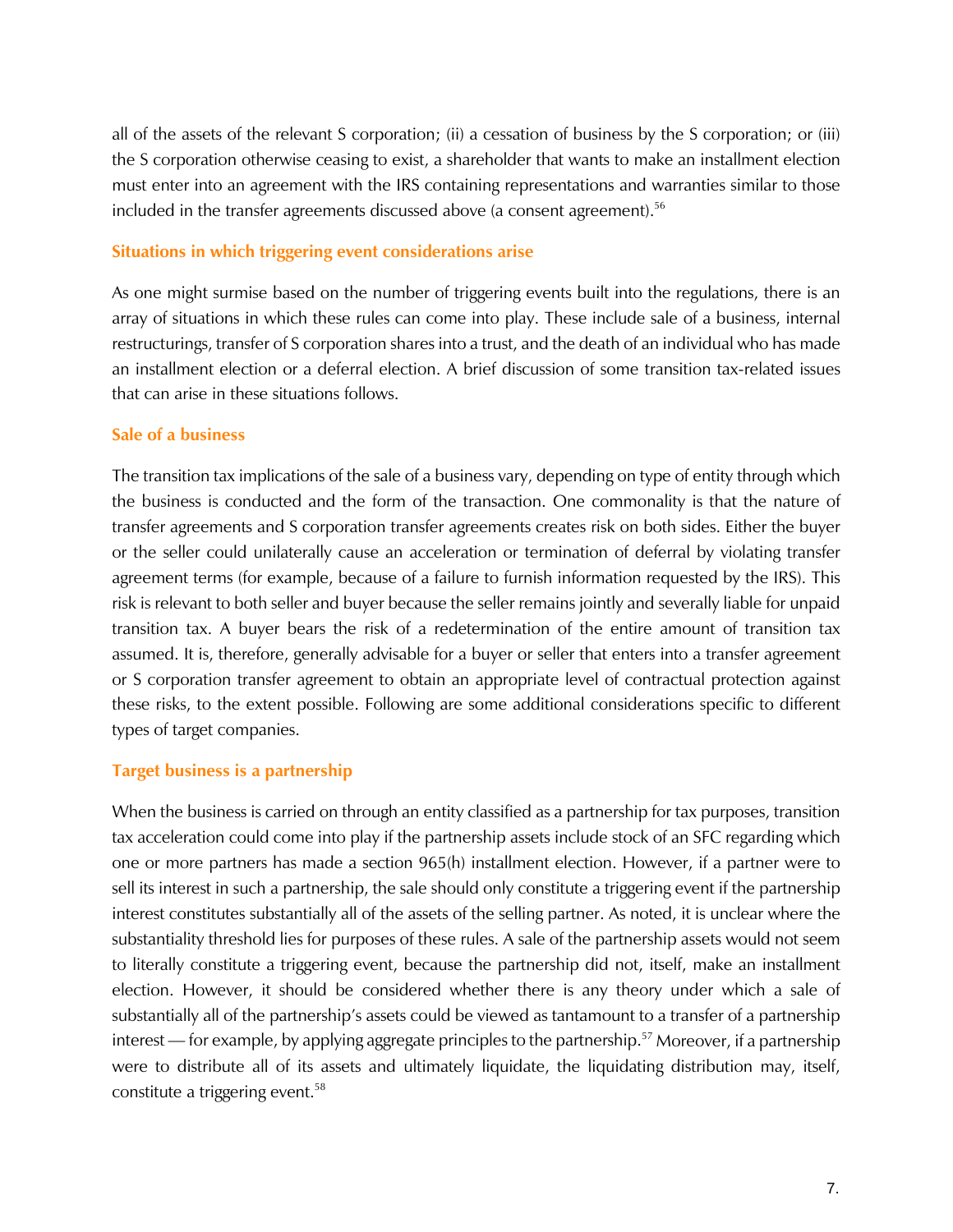In the event that a partner's sale of a partnership interest did constitute an acceleration event, it should be possible, in theory, for the selling partner to avoid acceleration of the remaining transition tax liability by entering into a transfer agreement with the buyer if the buyer is an eligible transferee. Presumably, the buyer would require a purchase price adjustment for the assumption of the seller's transition tax liability, and perhaps a premium for undertaking future reporting obligations and bearing related audit risk. At a minimum, a buyer presumably would require representations and warranties from the seller regarding the accuracy of the transition tax amount computed. The complexity for the buyer is also compounded if there are multiple sellers because the buyer may then receive requests to enter into multiple transfer agreements. Conceivably, some buyers would flatly decline to make this accommodation. Entrance into a transfer agreement also presents a continuing risk from the seller's perspective, because the seller continues to be jointly and severally liable for the transition tax assumed and, if the buyer defaults, could be called on pay any remaining amounts.

#### **Target business is an S corporation**

When the business is conducted through an S corporation, one or more of the S corporation's shareholders may have made a section 965 deferral election regarding SFC stock owned by the S corporation. If the sale is structured as an asset acquisition, or if a section 338(h)(10) election is made, any deferral election that has been made by a shareholder of the S corporation is terminated and cannot be cured by entrance into an S corporation transfer agreement.<sup>59</sup> In that scenario, an S corporation shareholder generally would have the option of electing to pay such shareholder's share of the transition tax liability on installment under section 965(h) if the shareholder timely enters into a consent agreement with the IRS.<sup>60</sup>

If, on the other hand, the sale of the business takes the form of a stock sale, an S corporation shareholder with a deferral election in place could avoid a termination of the deferral election if such shareholder enters into an S corporation transfer agreement with the buyer. A buyer could be expected to require a purchase price adjustment to consider the future tax liability, compliance obligations, and audit risk. Additionally, if the buyer is not a valid S corporation shareholder, the S election would terminate on the closing date.<sup>61</sup> In that case, it does not appear that any further deferral would be possible, and the selling shareholder would be limited to considering an installment election. Even if the seller and buyer do not enter into an S corporation transfer agreement, a buyer would want to know whether any other shareholder of the S corporation has made a deferral election under section 965(i), because the S corporation itself is jointly and severally liable for the ultimate payment of deferred transition tax payments.

#### **Target business is a C corporation**

When the target is a C corporation, an installment election regarding an SFC owned by the C corporation would have been made by the C corporation itself, rather than its shareholders. An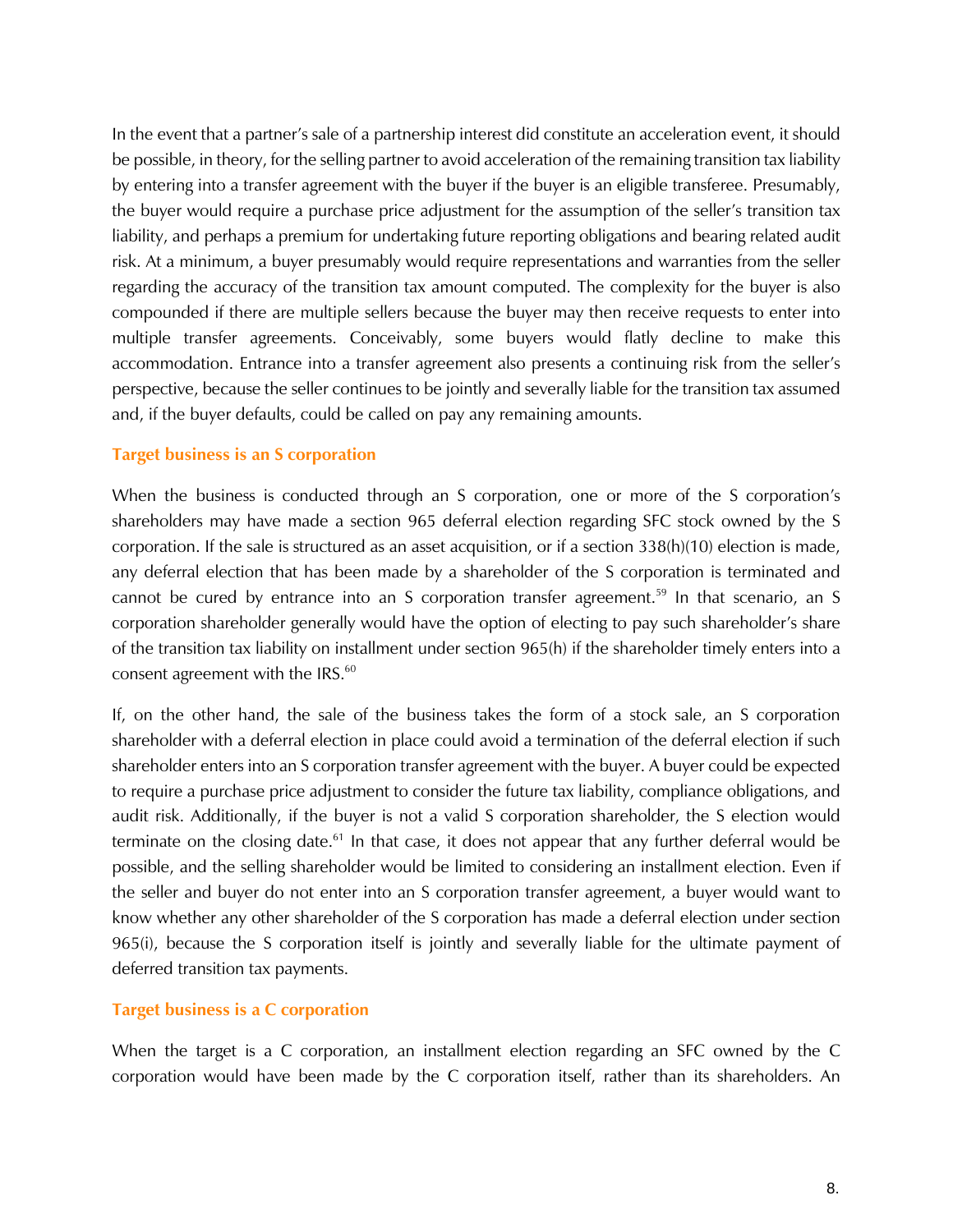acquisition of substantially all the C corporation's assets (or a stock sale in conjunction with a section 338(h)(10) election) generally would accelerate unpaid transition tax of the C corporation.

A sale of the C corporation stock would also accelerate its unpaid transition tax, if the corporation is not a member of a consolidated group and becomes a member of a consolidated group after the acquisition, or if the acquisition results in the seller consolidated group ceasing to exist. In an asset sale (or deemed asset sale), the accelerated transition tax generally would be borne by the target C corporation and its shareholders; however, successor liability risk needs to be taken into consideration.62 In the case of a stock sale, whether the accelerated transition tax would be borne by the seller or buyer depends on the contractual agreement of the parties (for example, whether the transition tax is to be treated as a pre-closing tax). In either case, acceleration of the remaining transition tax installments could be avoided by the filing of a transfer agreement between the C corporation transferor and the buyer, if the buyer is an eligible transferee. As with the partnership and S corporation sale fact patterns, a seller would need to determine whether (i) the contemplated transaction actually triggers a transition tax acceleration event, (ii) the buyer is actually willing to enter into a transfer agreement, and (iii) if so, whether the associated costs outweigh the benefit of avoiding the acceleration of the remaining transfer tax liabilities.

#### **Internal or related-party restructurings**

It is also possible to trigger the acceleration of unpaid transition tax installments because of purely internal transactions, even where those transactions qualify for nonrecognition treatment. For example, if an individual transfers her SFC stock regarding which she has made a section 965(h) installment election to a new holding company, an acceleration of the remaining installments would result, absent the timely filing of a transfer agreement. A similar issue arises if a member of a U.S. affiliated group that does not file consolidated federal income tax returns is the direct SFC shareholder, and has made an installment election under section 965(h), is merged into an affiliate with the affiliate surviving, or is liquidated into its direct parent. This transaction would accelerate the remaining installment payments, unless a transfer agreement is timely filed. $63$ 

The occurrence of acceleration events in these types of related-party transactions presents somewhat of a trap for the unwary; acceleration of transition tax liabilities may not be top of mind in such fact patterns because, from the taxpayer's perspective, there has been no disposition of the beneficial ownership of assets.

#### **Transfer of S corporation shares into trust**

It is not uncommon for an individual S corporation shareholder to make a transfer of her S corporation shares to a trust as part of such individual's personal tax and estate planning. As discussed above, when an S corporation shareholder has made a deferral election under section 965(i), a complete or partial termination of the deferral occurs if such shareholder makes a transfer of all or a portion of her S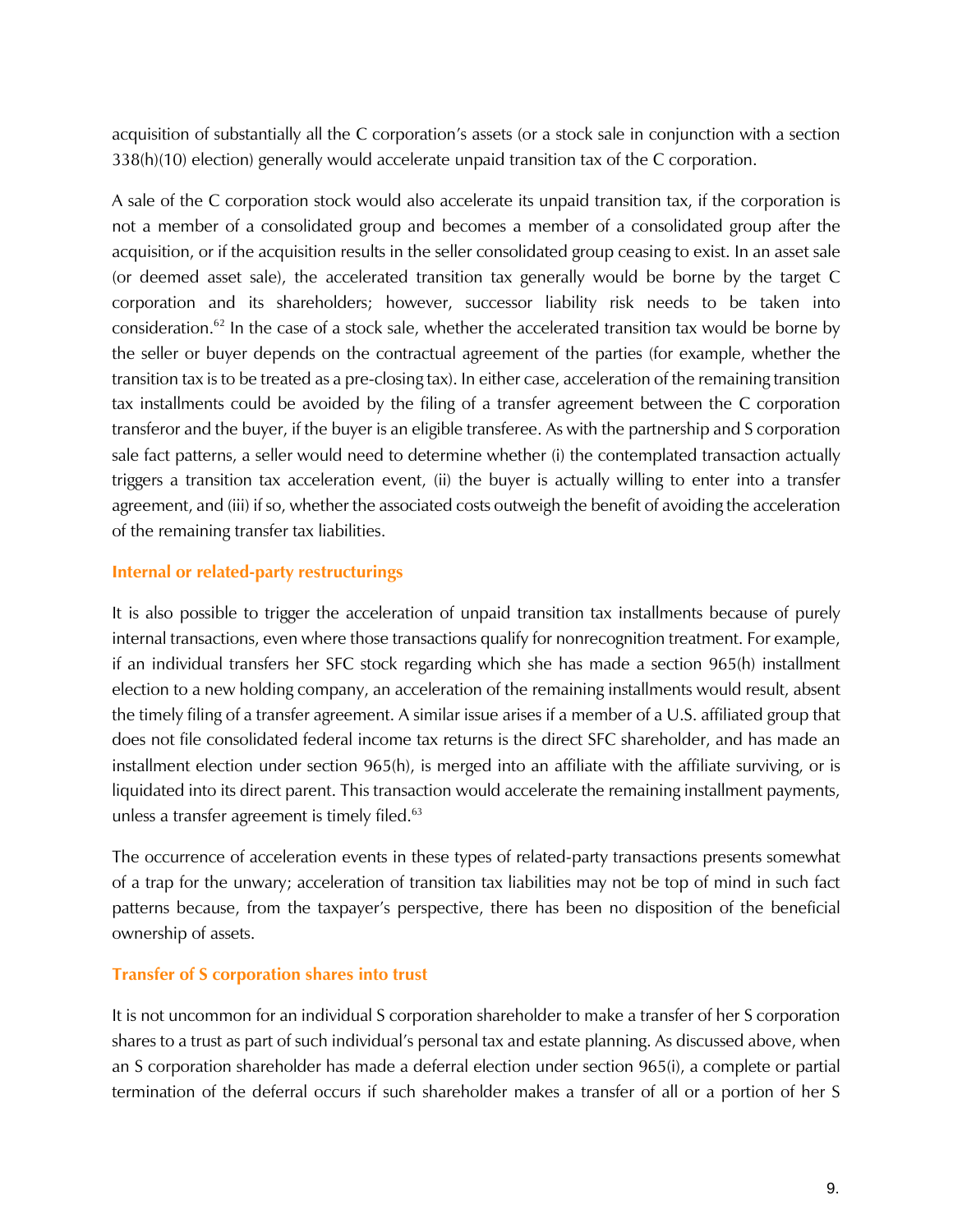corporation stock that results in a change of ownership for federal income tax purposes. Presumably a transfer to a trust or portion a trust that is classified as a grantor trust for federal income tax purposes does not result in a termination event, given that a transfer of S corporation shares is only considered a triggering event to the extent that it results in a change of ownership for tax purposes.

However, a transfer to a qualified subchapter S trust (QSST) or electing small business trust (ESBT) (to the extent not treated as a grantor trust) would result in a termination of the transferor's deferral election because the transfer could result in a change of ownership for tax purposes. That result can be avoided by the filing of an S corporation transfer agreement between the transferring shareholder and the transferee trust. The short (generally 30-day) period for timely filing an S corporation transfer agreement and the absence of late election relief requires close attention from taxpayers and their advisers.

#### **Death of a taxpayer**

As noted above, a transfer because of the death of a taxpayer also results in the termination of an installment election under section 965(h) or a deferral election under section 965(i). A termination of an installment election because of the electing taxpayer's death cannot be avoided by entrance into a transfer agreement. The IRS made this clear in the preamble to the final regulations, citing perceived administrative difficulties.<sup>64</sup>

The preamble to the final regulations notes, in particular, that the operative statutory provision does not permit multiple transferees (that is, because an eligible transferee must acquire substantially all of the transferor's assets), and a transfer at death, in many cases, results in transfers to multiple beneficiaries.<sup>65</sup> Accordingly, in such a case, any remaining transition tax liability is accelerated; this could be problematic if there is insufficient liquidity to pay the tax at that time. If this becomes a material concern, the purchase of life insurance to cover the accelerated transition tax amount could be considered as a possible solution. In that case, it generally would be advisable to hold the policy through an irrevocable life insurance trust to keep the value of the policy out of the shareholder's estate.

By contrast, when a transfer results from the death of an S corporation shareholder, the resulting termination of a section 965(i) deferral election can be avoided by filing an S corporation transfer agreement. In that case, subject to the exception noted below, the S corporation transfer agreement is generally required to be filed by the unextended due date for the decedent's final income tax return, rather than simply within the 30-day period after the shareholder's death. When the S corporation stock passes through the decedent's estate (rather than being transferred into trust), a special rule applies.

If the identity of the beneficiaries is determined as of the due date for the decedent's final income tax return, then the transfer may be treated as a transfer directly between the decedent and the beneficiaries. By contrast, if the identity of the beneficiaries has not been determined at that time, then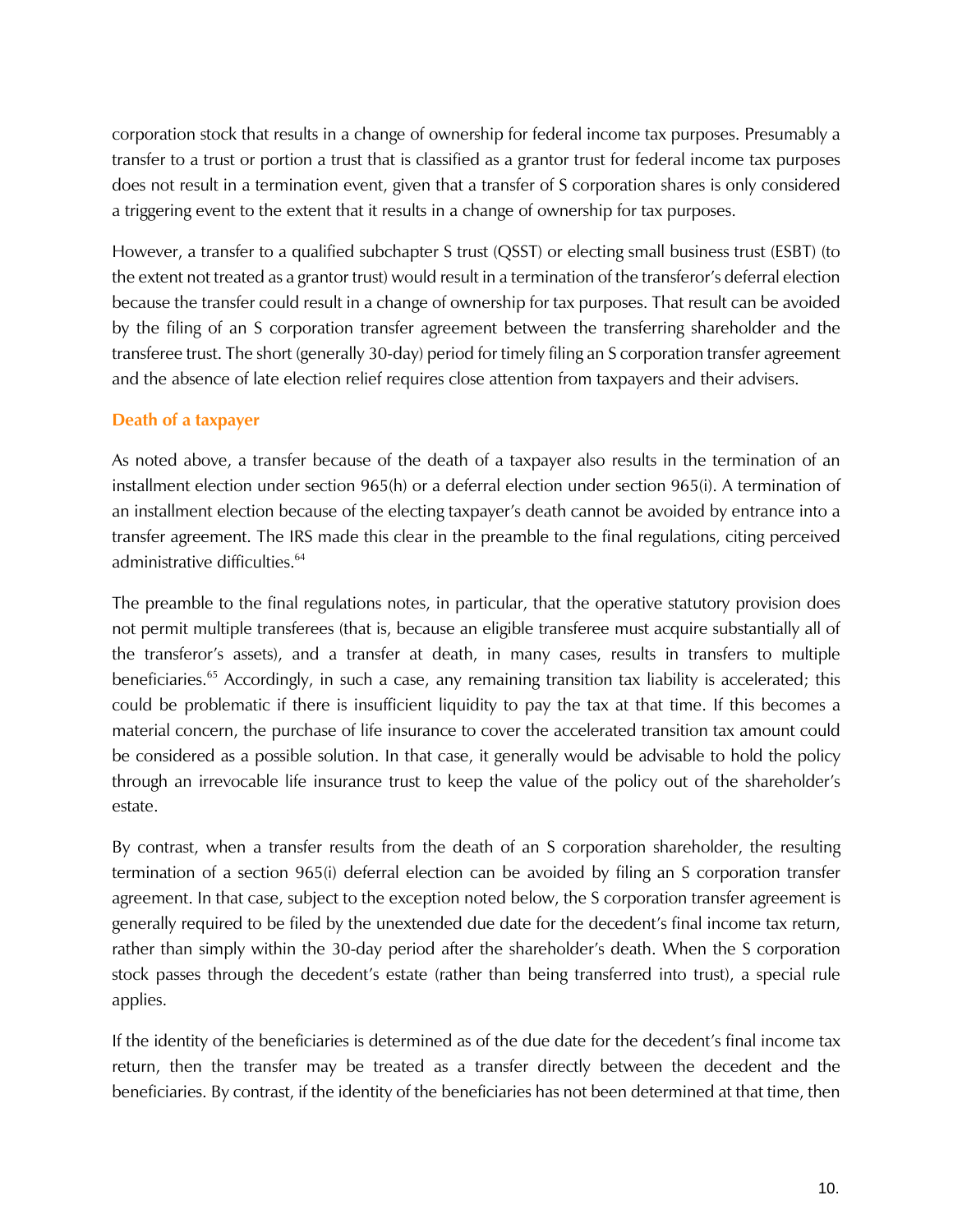there are deemed to be two separate transfers — an initial transfer between the decedent and his estate at the time of death and second transfer when the shares are actually transferred to the beneficiaries.<sup>66</sup> In that case, separate S corporation transfer agreements must be filed for each transfer.<sup>67</sup> The S corporation transfer agreement associated with the initial transfer must be filed by the unextended due date for the decedent's final income tax return and the S corporation transfer agreement associated with the second transfer must be filed within 30 days thereafter. A plan that involves a transfer of the S corporation shares to a QSST or ESBT at death is likely to make sense, to keep the S corporation shares out of the shareholder's estate (with an ESBT likely being preferable to a QSST because it entails a transfer to a single transferee).<sup>68</sup>

The situations discussed represent a few of the more common scenarios in which triggering events could occur, but there is a multitude of other situations where these rules can come into play. Given the complexity of the rules, the short time periods permitted for critical elections, and situational ambiguities, transition tax acceleration events should be included in the diligence checklists of taxpayers and their advisers for an array of transactions, both third-party and internal, for the next several years.

*For more information on this topic and to answer any questions you may have, please contact your regular Withers attorney or the authors of this piece.*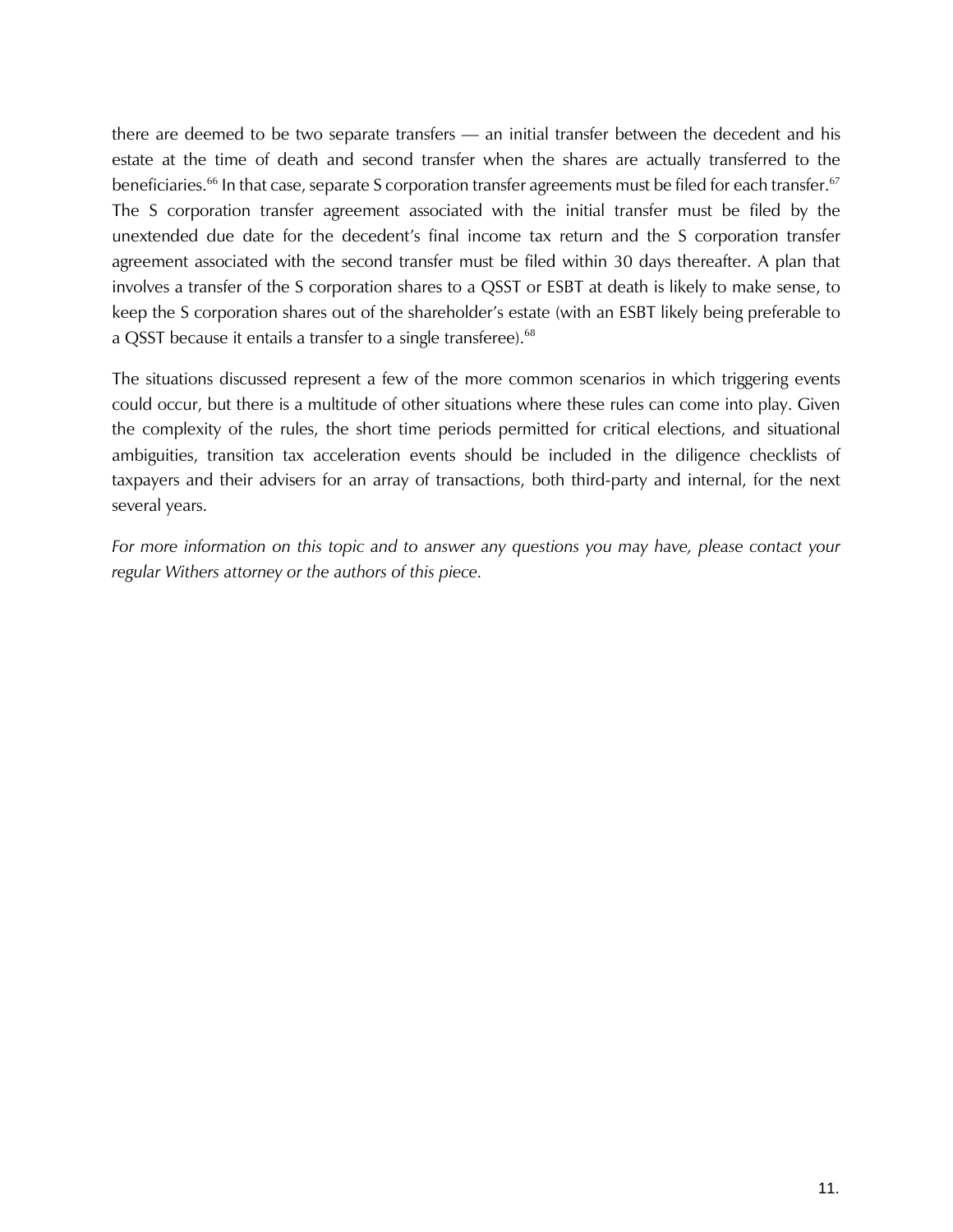## **Authors**



# **Bryan H. Kelly**

PARTNER | LOS ANGELES

+1 310 228 5746 *[bryan.kelly@withersworldwide.com](mailto:bryan.kelly@withersworldwide.com?subject=Website%20Enquiry)*

[My Profile](https://www.withersworldwide.com/en-gb/people/bryan-kelly)



## **Paul Sczudlo**

OF COUNSEL | LOS ANGELES

+1 310 277 9916

*[paul.sczudlo@withersworldwide.com](mailto:paul.sczudlo@withersworldwide.com?subject=Website%20Enquiry)*

**[My Profile](https://www.withersworldwide.com/en-gb/people/paul-sczudlo)**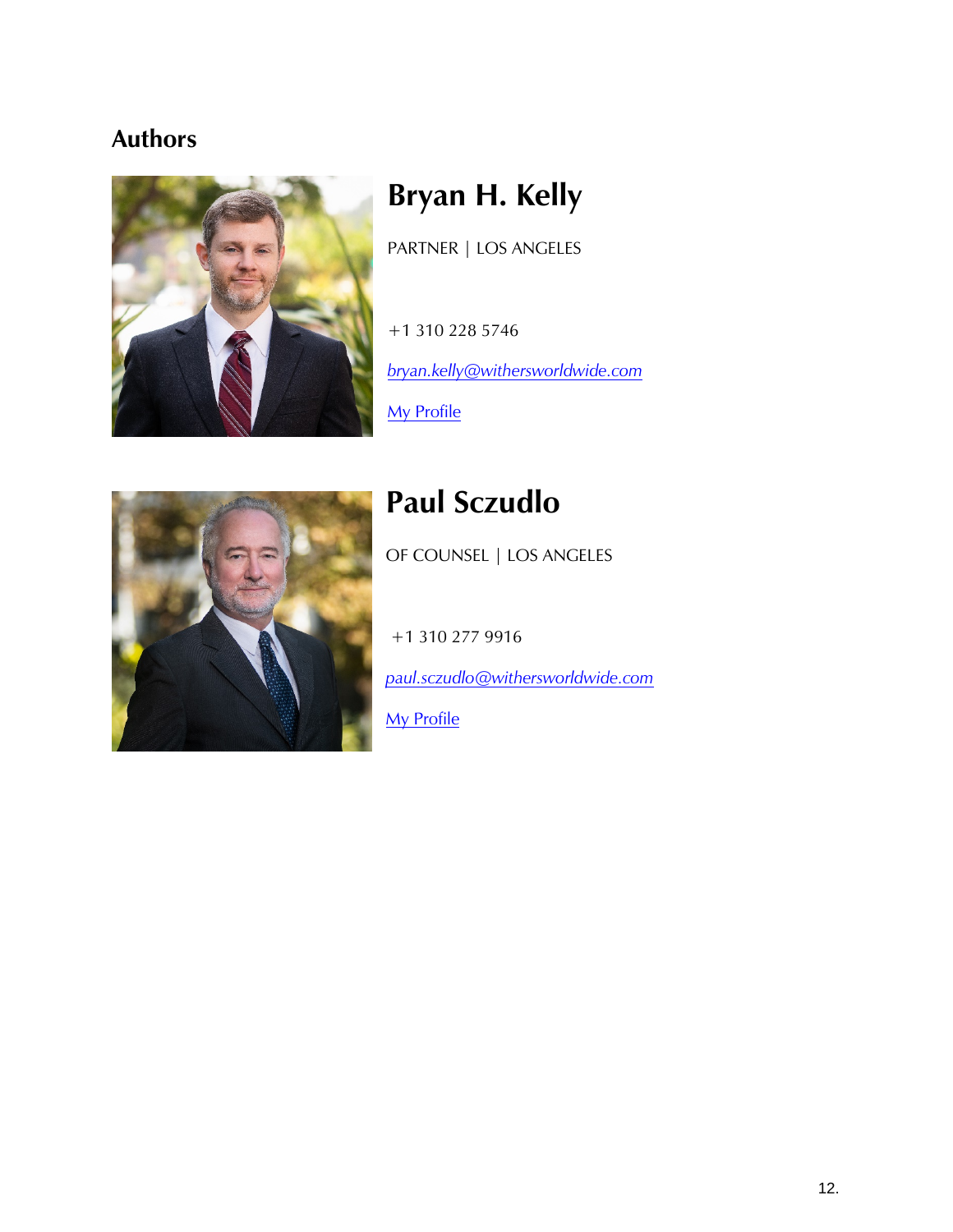#### **Footnotes**

1 Unless otherwise indicated, section in this document refers to the Internal Revenue Code of 1986, as amended, or the U.S. Treasury regulations promulgated thereunder.

2 P.L. 115-97 (155th Cong., 2d Sess.), section 14103(a).

3 Of course, the transition tax could have future relevance for other reasons. For example, it might be determined that a taxpayer's liability to the transition tax was miscalculated or overlooked. Transition tax inclusions also have lasting impacts on the previously taxed and nonpreviously taxed earnings and profits of foreign corporations and, thus, the tax consequences of future distributions.

4 See IRC sections 965(a), 951(a)(1).

5 A foreign corporation is a CFC for a tax year if it is more than 50 percent owned — directly, indirectly, or constructively by U.S. shareholders on any day during the tax year.

6 IRC section 965(e).

7 Subject to a reduction under section 965(b) to account for a U.S. shareholder's ownership of some foreign corporations with earnings and profits deficits.

8 Reg. section 1.965-7(g)(10).

- 9 IRC section 965©.
- 10 See IRC section 965©(3).
- 11 IRC section 965(g).

12 A noncorporate taxpayer could have made an election under section 962 to claim a reduced FTC, but this election did not make economic sense for some taxpayers. When a noncorporate taxpayer makes a section 962 election, the taxpayer's inclusion under subpart F (or under the global intangible low-taxed income rules of section 951A for tax years beginning on or after January 1, 2018) is taxed at corporate rates and an indirect FTC is permitted under section 960 to reduce the inclusion. However, a subsequent distribution of the income previously included under subpart F or GILTI over the tax paid on the initial inclusion is subject to a second level of tax. As a result, depending on the timing of the distribution and the rate of tax applicable to it, a section 962 election may result in a higher overall tax liability for the electing taxpayer.

13 Some states, such as California, do not follow the federal subpart F regime and generally would impose tax on distributions out of what constitutes nontaxable previously taxed income for U.S. federal income tax purposes.

14 See Jared Walczak and Erica York, "GILTI and Other Conformity Issues Still Loom for States in 2020," Tax Foundation Fiscal Fact No. 682 (Dec. 2019).

15 Id.

16 IRC section 965(h); reg. section 1.965-7(b).

17 Reg. section 1.965-7(b)(1).

18 See reg. section 1.965-7(b)(1)(ii)(C).

19 Reg. section 1.965-7(b)(1)(ii). If the adjustment is because of the taxpayer's negligence, intentional disregard of the rules and regulations, or fraud, then the full liability to the transition tax can be accelerated to its original due date without the deferral benefits of the elective installment regime.

20 Reg. section 1.965-7(b)(2)(ii).

21 Reg. section 1.965-7(b)(3)(iii)(C)(2).

22 Reg. section 1.965-7(b)(3).

23 Reg. section 1.965-7(b)(3)(iii)(A)(1).

24 Reg. section 1.965-7(b)(3)(iii)(B)(1). For the rules governing the determination of the agent of a consolidated group, see reg. section 1.1502-77.

25 The preamble to the final regulations under section 965 provides that "clarification of the meaning of 'substantially all' was requested for purposes of the acceleration event and triggering event rules. The phrase 'substantially all' is used in various Code provisions and in regulations, and often is determined based on all of the facts and circumstances. Consistent with this general approach, the Treasury Department and the IRS decline to provide a bright-line definition of 'substantially all' in the final regulations." T.D. 9846, 2019-09 IRB 583, 609. For example, in Rev. Proc. 77-37, 1977-2 C.B. 568, the IRS indicated that, for purposes of determining whether the requirements for a tax-free reorganization under section 368(a) have been satisfied, the requirement that substantially all assets have been acquired is generally satisfied if there is a transfer of assets representing at least 90 percent of the fair market value of the net assets and at least 70 percent of the FMV of the gross assets of a transferor corporation.

26 Reg. section 1.965-7(b)(3)(iii)(B)(2).

27 Reg. section 1.965-7(b)(3)(iii)(B)(3).

28 See T.D. 9846 at 617.

29 Reg. section 1.965-7(b)(3)(iii)(B)(3), (6). The regulations define a transferee leverage ratio as the ratio that the total indebtedness of the transferee bears to the sum of its money and adjusted basis of all other assets reduced (but not below zero) by such total indebtedness. The amount considered regarding any indebtedness with original issue discount is its issue price plus the portion of the original issue discount previously accrued.

30 Reg. section 1.965-7(b)(3)(iii)(C)(1).